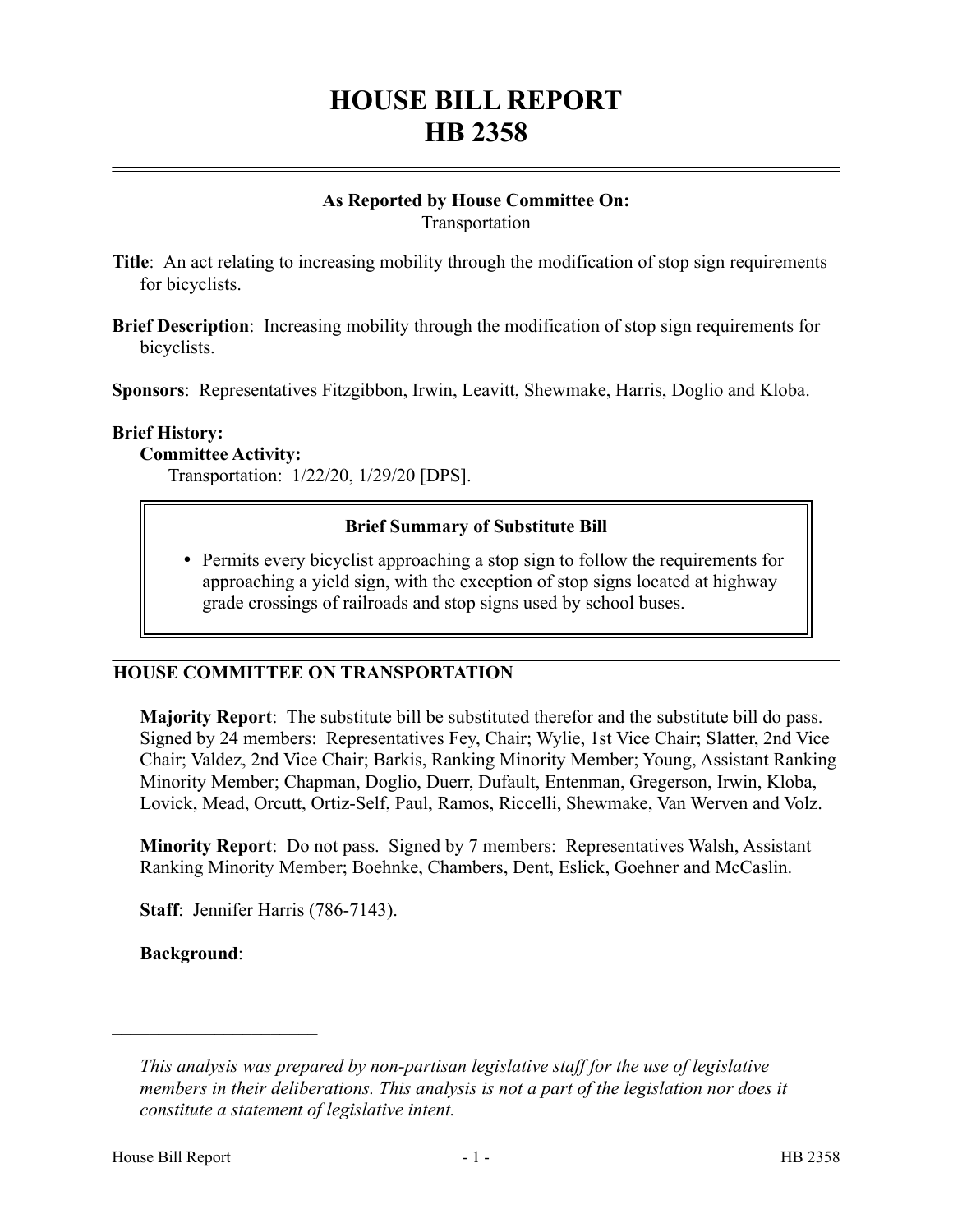The driver of a vehicle approaching a stop sign is required to stop and yield the right-of-way to any vehicle in the intersection or approaching another roadway so closely as to constitute an immediate hazard.

All vehicles must stop at least 15 feet from the rail line where stop signs are located at highway grade crossings of railroads designated as particularly dangerous by the Washington State Department of Transportation or local authorities and may proceed only upon exercising due care. All vehicles must stop before reaching a school bus with a stop sign in use and may not proceed until the school bus stop sign is no longer activated.

The driver of a vehicle approaching a yield sign is required to slow down to a speed reasonable for the existing conditions, and if required for safety to stop, to stop and yield the right-of-way to any vehicle in the intersection or approaching another roadway so closely as to constitute an immediate hazard. If a driver subject to the yield sign does not stop and is involved in a collision with a vehicle in the intersection or junction of roadways, a presumption will be made that the driver failed to yield right-of-way as required.

–––––––––––––––––––––––––––––––––

# **Summary of Substitute Bill**:

Every bicyclist approaching a stop sign must either follow the requirements for approaching a stop sign or follow the requirements for approaching a yield sign. Every bicyclist must continue to follow the requirements for vehicles stopping at a stop sign located at a highway grade crossing of a railroad and for vehicles stopping for a school bus using a stop sign while it is activated.

#### **Substitute Bill Compared to Original Bill**:

The substitute bill requires every bicyclist approaching a stop sign used by a school bus that has stopped on a roadway to follow the requirement that all vehicles must stop before reaching the school bus and may not proceed until the school bus stop sign is no longer activated.

–––––––––––––––––––––––––––––––––

**Appropriation**: None.

**Fiscal Note**: Available.

**Effective Date of Substitute Bill**: The bill takes effect on October 1, 2020.

#### **Staff Summary of Public Testimony**:

(In support) This bill would make a simple change to allow a person on a bicycle to yield the right of way without coming to a complete stop at an intersection. Idaho has had this law in place since 1982, and the data shows that injuries dropped by 14 percent the year after the law took effect and that the rate has remained steady since. Arkansas, Delaware, and Oregon